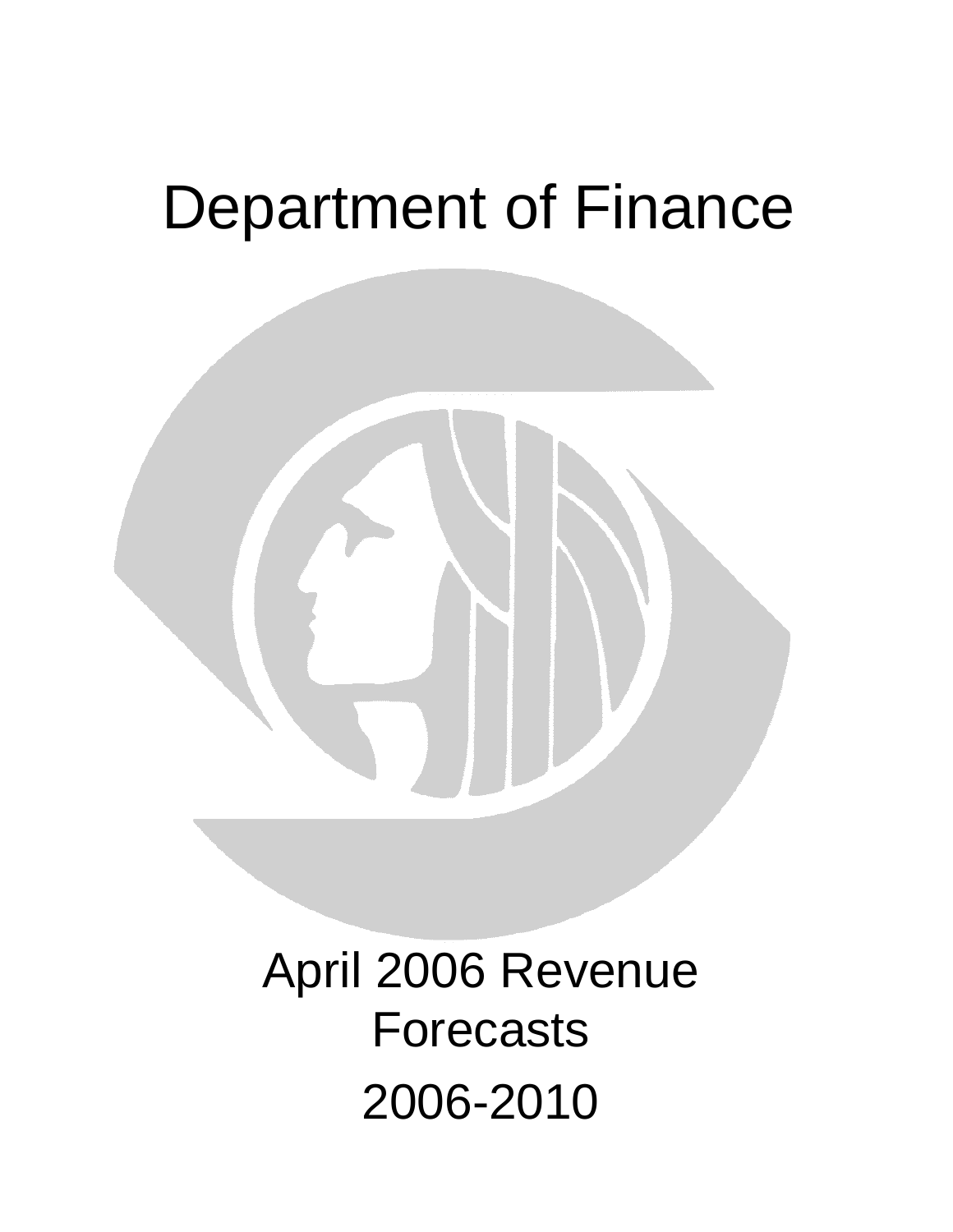### **2005 Actuals versus Forecast**

| <b>Summary Name</b>                             | 2005 Actuals | 2005 Forecast | <b>Difference</b> |  |
|-------------------------------------------------|--------------|---------------|-------------------|--|
| <b>General Property Tax</b>                     | 183,497,445  | 183,817,000   | (319, 555)        |  |
| Property Tax - EMS Levy                         | 20,109,153   | 20,122,000    | (12, 847)         |  |
| <b>Retail Sales Tax</b>                         | 131,010,719  | 127,802,078   | 3,208,641         |  |
| Retail Sales Tax - Criminal Justice Levy        | 12,282,040   | 12,076,460    | 205,580           |  |
| <b>B&amp;O Tax (90%)</b>                        | 130,471,017  | 126,423,304   | 4,047,713         |  |
| Utilities Business Tax - Telephone (90%)        | 26,590,581   | 27,850,000    | (1,259,419)       |  |
| Utilities Business Tax - City Light (90%)       | 30,340,350   | 31,072,877    | (732, 527)        |  |
| Utilities Business Tax - SWU & priv.garb. (90%) | 8,216,758    | 8,141,901     | 74,857            |  |
| Utilities Business Tax - City Water (90%)       | 12,782,973   | 12,772,651    | 10,322            |  |
| Utilities Business Tax - DWU (90%)              | 18,071,213   | 18,520,308    | (449, 095)        |  |
| Utilities Business Tax - Natural Gas (90%)      | 12,119,698   | 11,483,000    | 636,698           |  |
| Utilities Business Tax - Other Private (90%)    | 10,638,573   | 11,481,106    | (842, 533)        |  |
| <b>Admission Tax</b>                            | 6,663,784    | 6,556,580     | 107,204           |  |
| Other Tax                                       | 4,851,358    | 5,095,000     | (243, 642)        |  |
| Licenses and Permits                            | 15,303,238   | 13,987,690    | 1,315,548         |  |
| Parking Meters/Meter Hoods                      | 15,333,251   | 15,202,000    | 131,251           |  |
| <b>Court Fines</b>                              | 16,255,055   | 15,975,000    | 280,055           |  |
| Interest Income                                 | 3,199,966    | 1,795,000     | 1,404,966         |  |
| Revenue from Other Public Entities              | 22,312,028   | 11,238,302    | 11,073,726        |  |
| Service Charges & Reimbursements                | 41,981,470   | 40,131,929    | 1,849,541         |  |
| All Else                                        | 1,207,830    | 1,298,448     | (90, 618)         |  |
| <b>Interfund Transfers</b>                      | 4,455,116    | 4,337,600     | 117,516           |  |
| Total                                           | 727,693,615  | 707,180,234   | 20,513,381        |  |

\* Shaded area includes pass through revenues of \$11,916,927 not in the forecast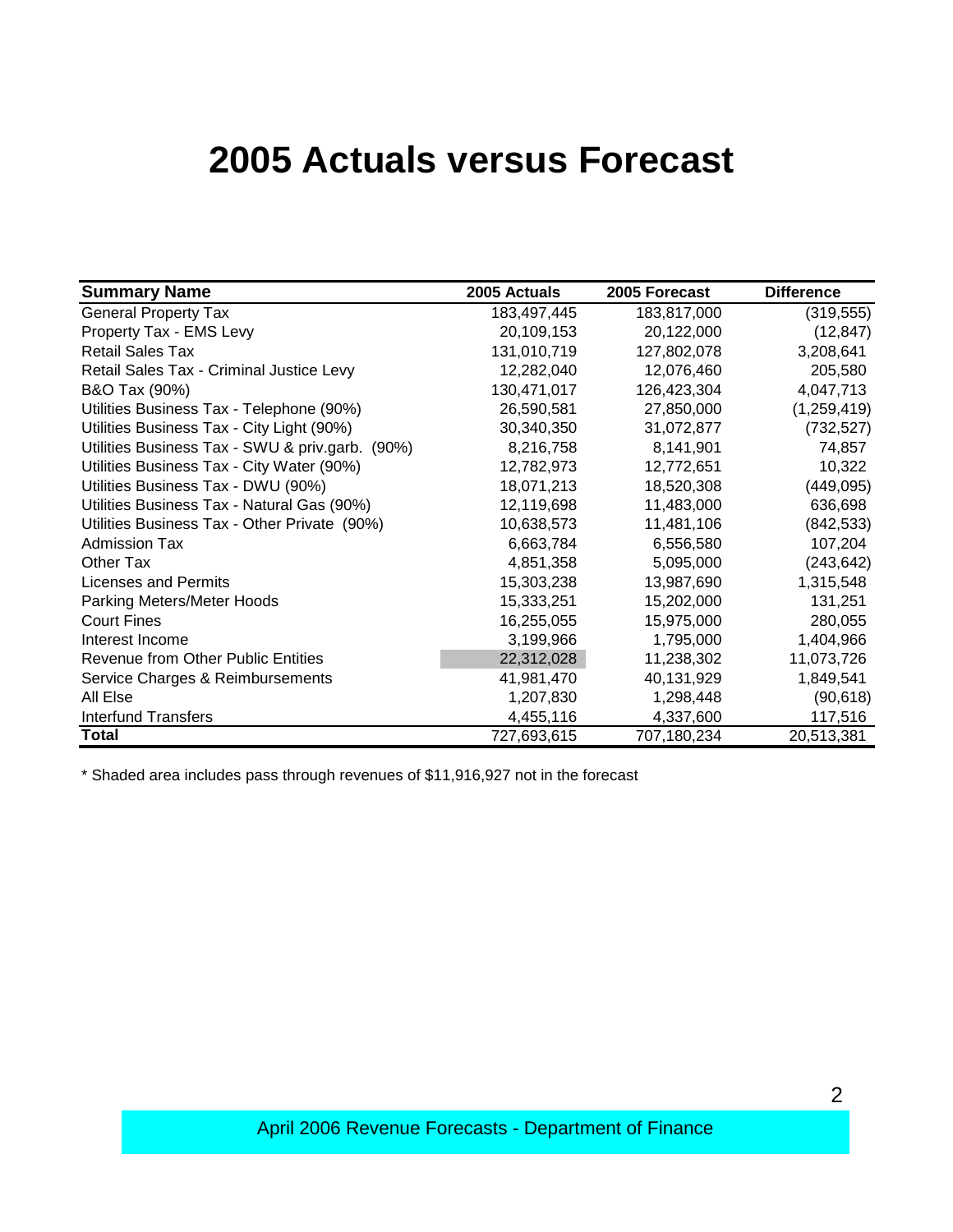### **Economic Conditions & Forecast**

#### **Recent Trends**

- Puget Sound economy is now growing faster than U.S. or WA
- Boeing has added 10,800 jobs since June 2004
- 2005 was unusually strong:
	- Construction boom
	- Strong growth in professional & business services
	- Double digit housing price increase
	- Savings rate declined in 2005

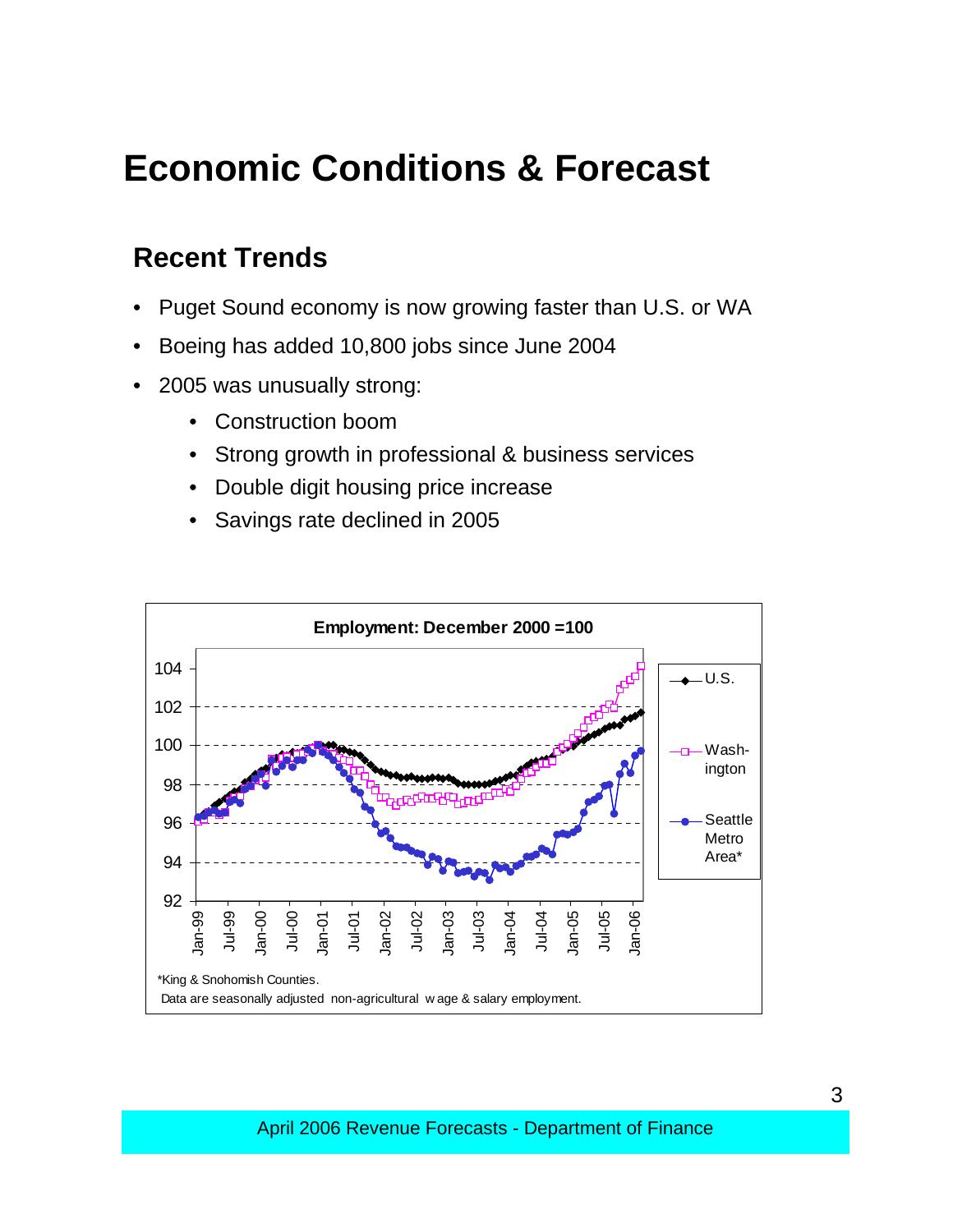



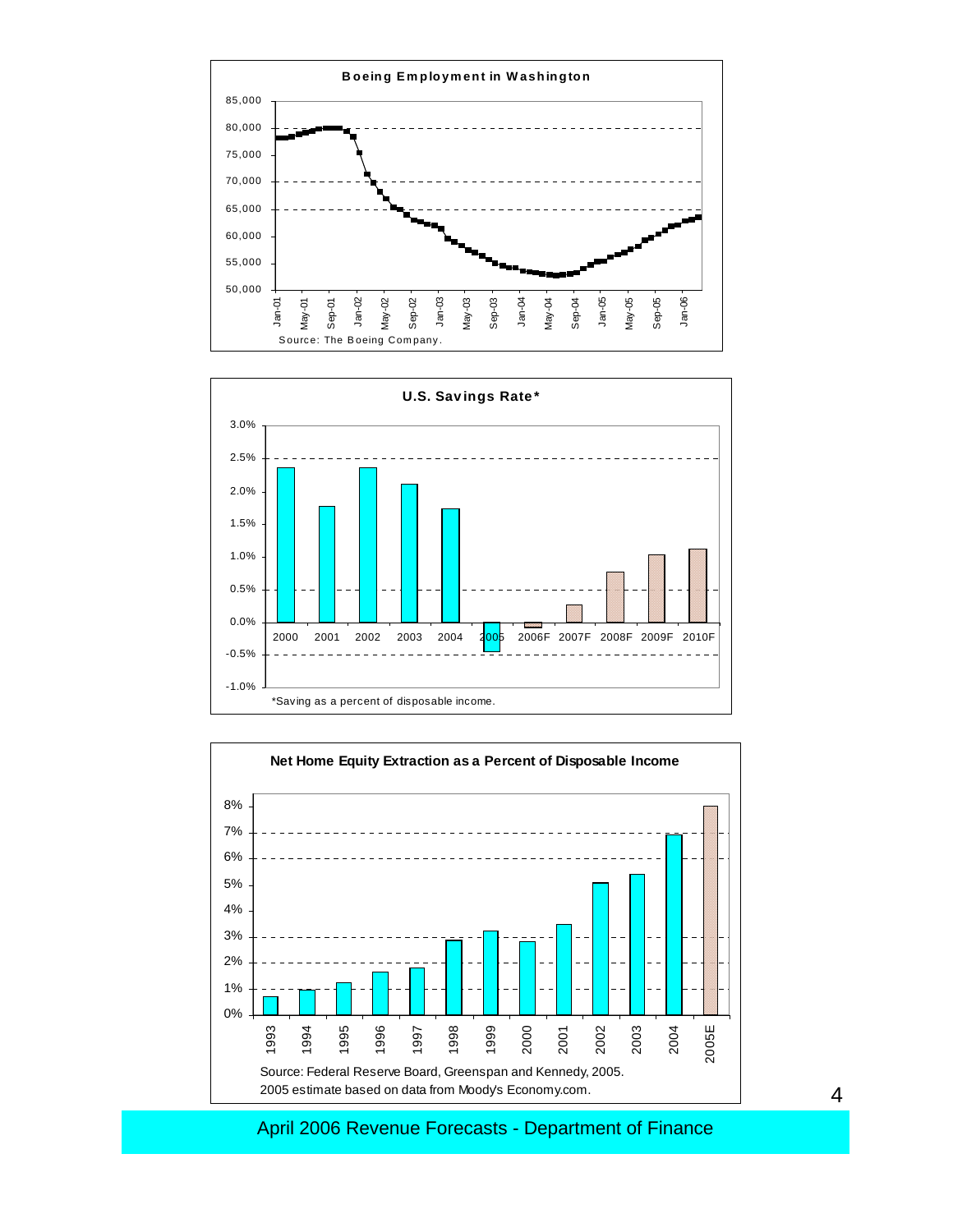#### **Economic Forecast Assumptions**

#### **U.S.**

- No recession through 2010
- No major international crises
- Oil prices fall slowly over time
- Savings rate gradually increases
- Housing market slows, but no collapse

#### **Puget Sound Region**

- Puget Sound growth continues to outpace U.S.
	- Boeing employment peaks in 2008
		- 18,600 jobs added in next 3 years
	- Microsoft continues its steady expansion
- Pace of growth slows over time

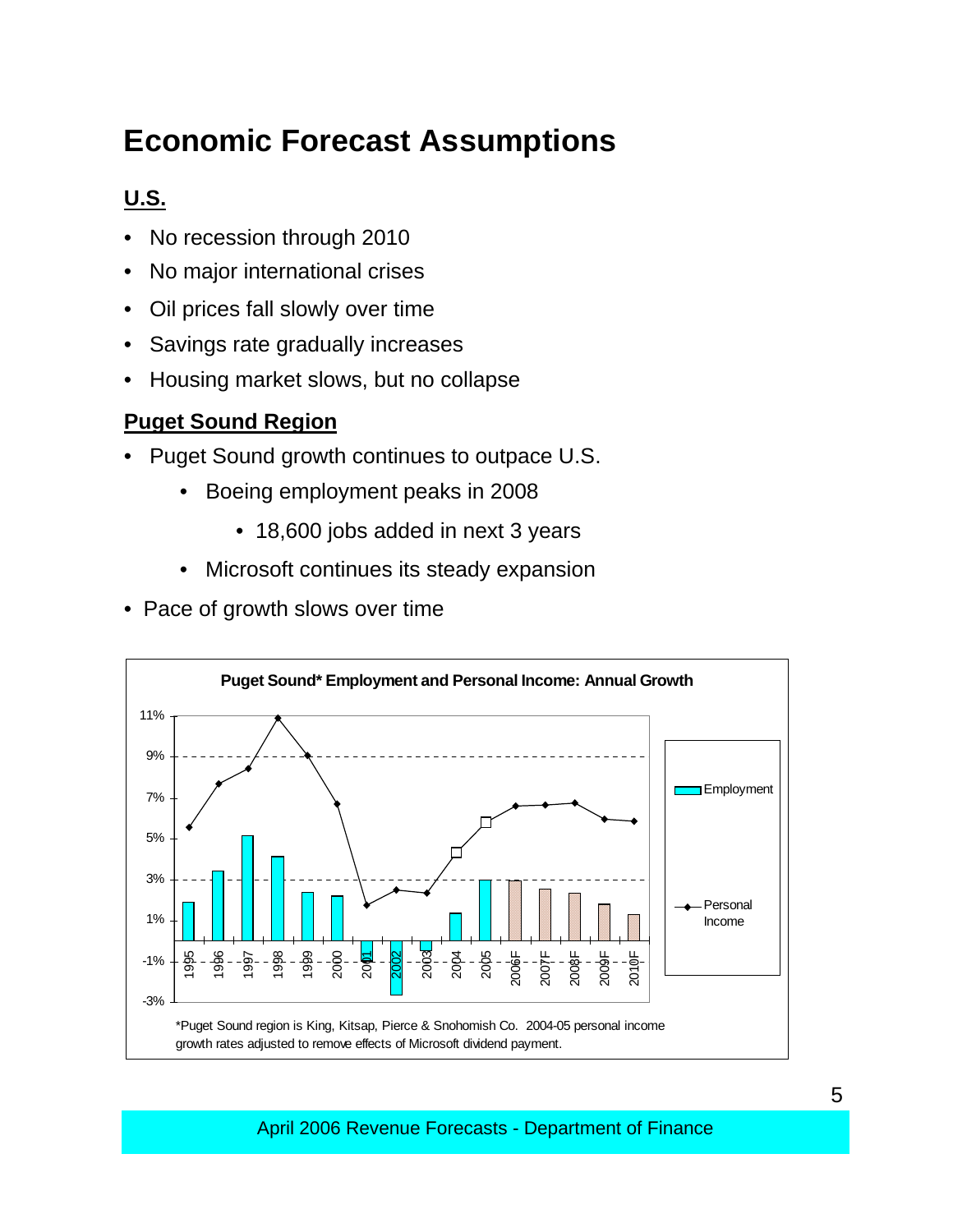#### **Risks**

- Upside risk: Economy grows faster than anticipated
	- Housing market slowdown is delayed
	- Savings rate does not rise
	- Boeing grows faster than anticipated
	- Construction is stronger than forecast
- Downside risk: Economy suffers major slowdown or recession Possible causes include:
	- Oil price spike or major supply disruption
	- International crisis disrupts world economy
	- Housing market slows sharply
	- Inflation accelerates and interest rates rise
	- Disorderly adjustment of global financial imbalances
		- U.S. current account (trade) deficit

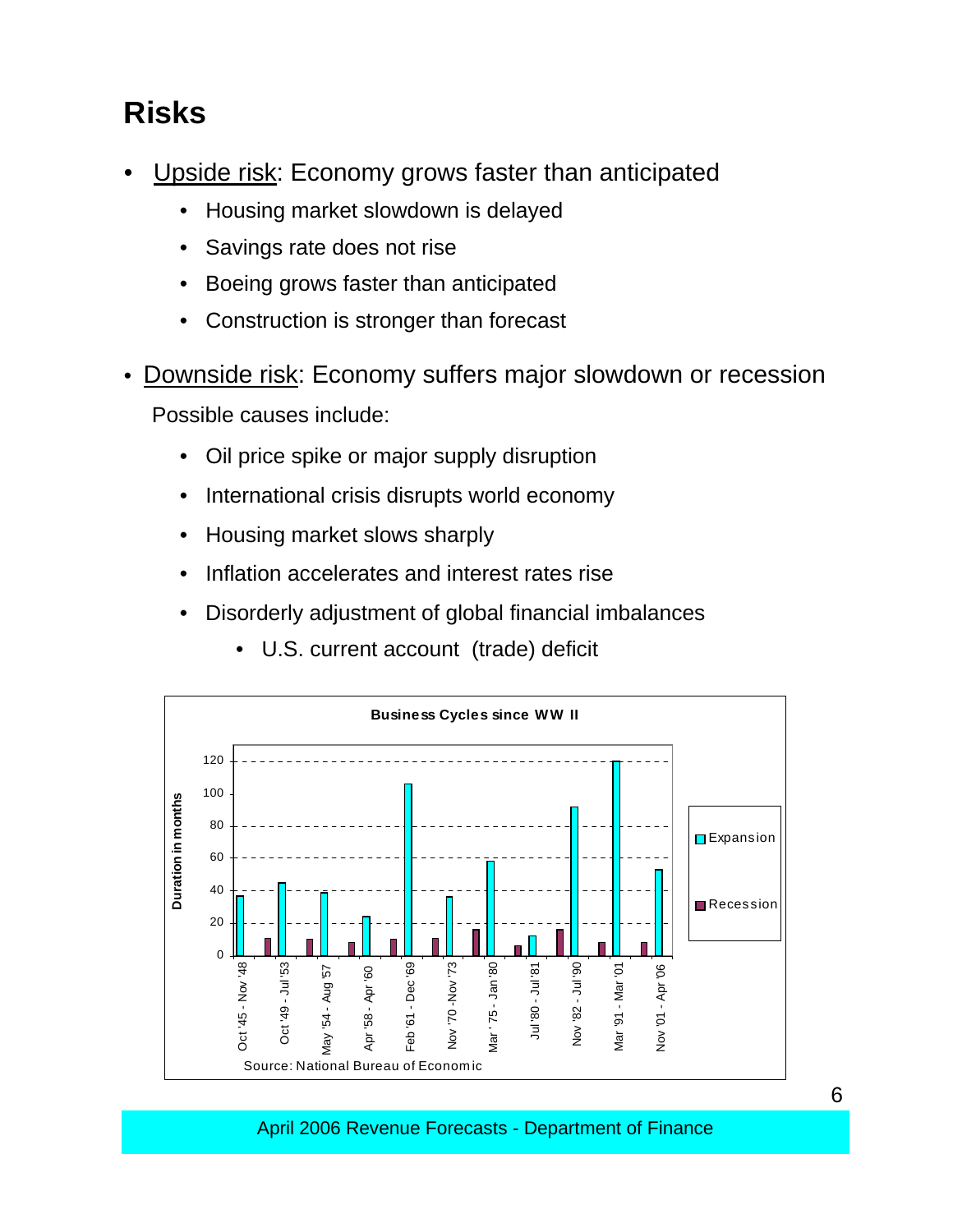### **Retail Sales Tax**

#### **Recent Trends**

- Very strong growth in 2005 led by
	- Retail trade (8.3%)
	- Construction (22.5%)
	- Manufacturing (13.0%)
	- Hotels, motels (15.2%)



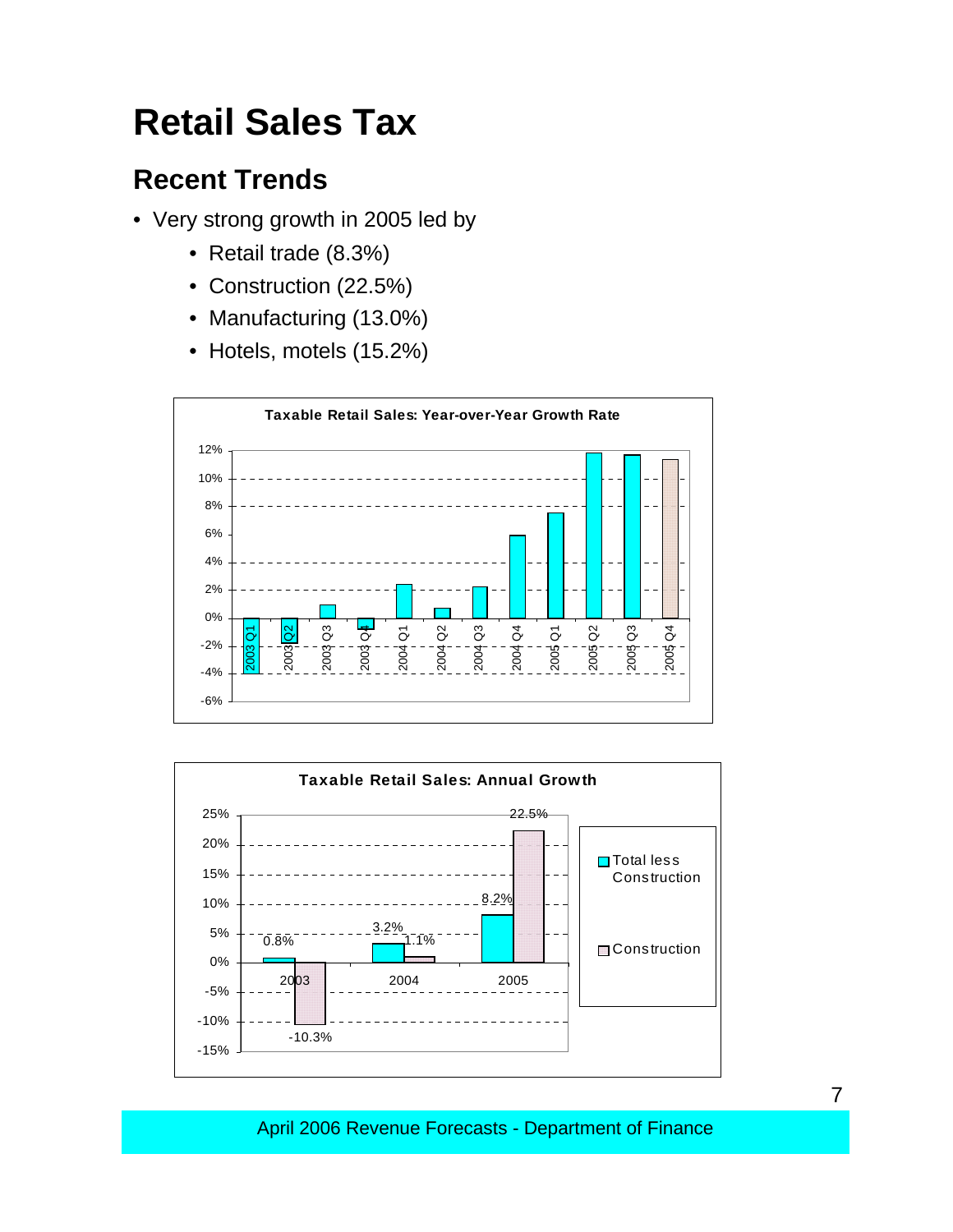

#### **Forecast anticipates slowing revenue growth**

- Rate of construction growth to slow
- Economy to slow gradually over time
- Consumption to slow as housing market slows, savings rate rises

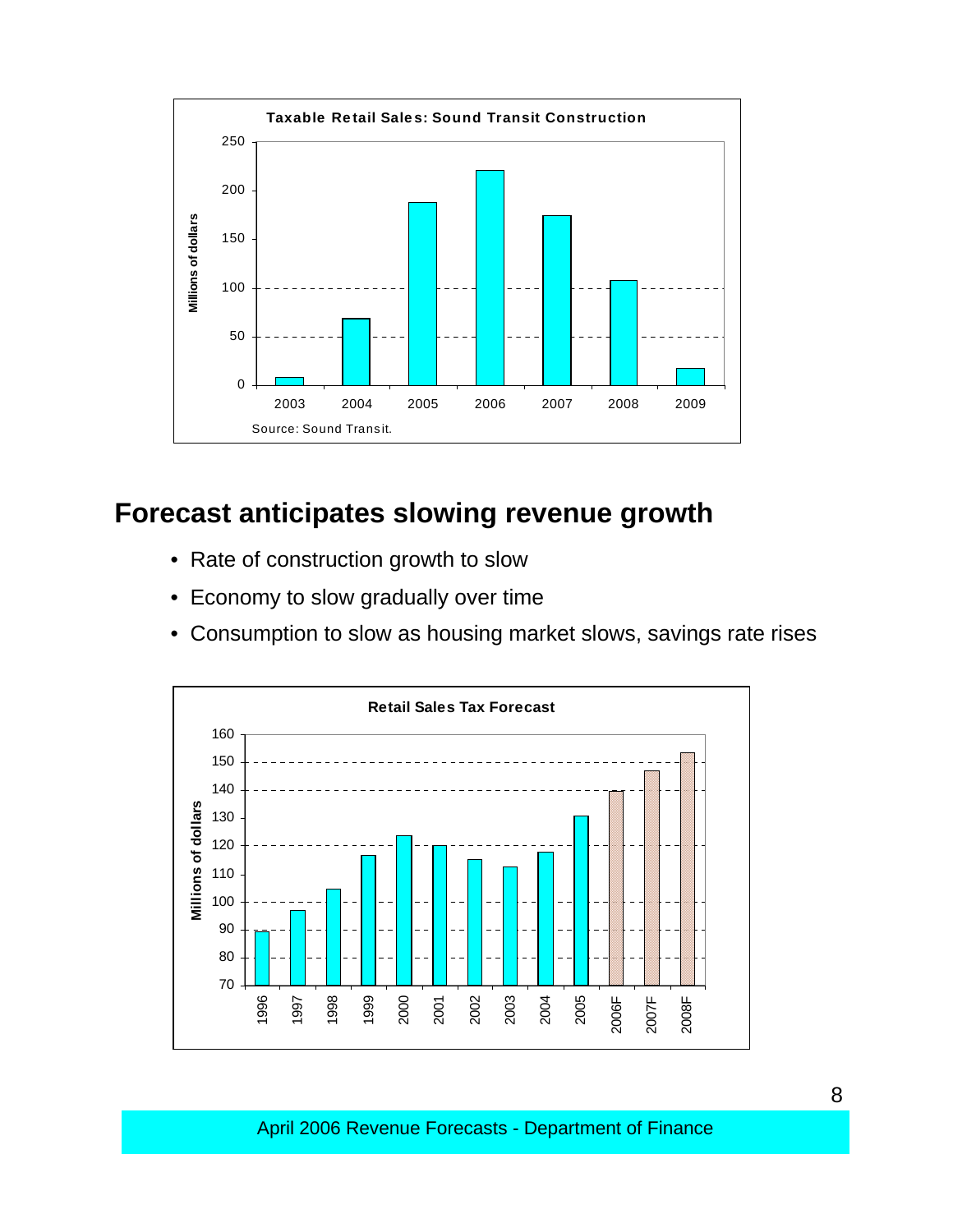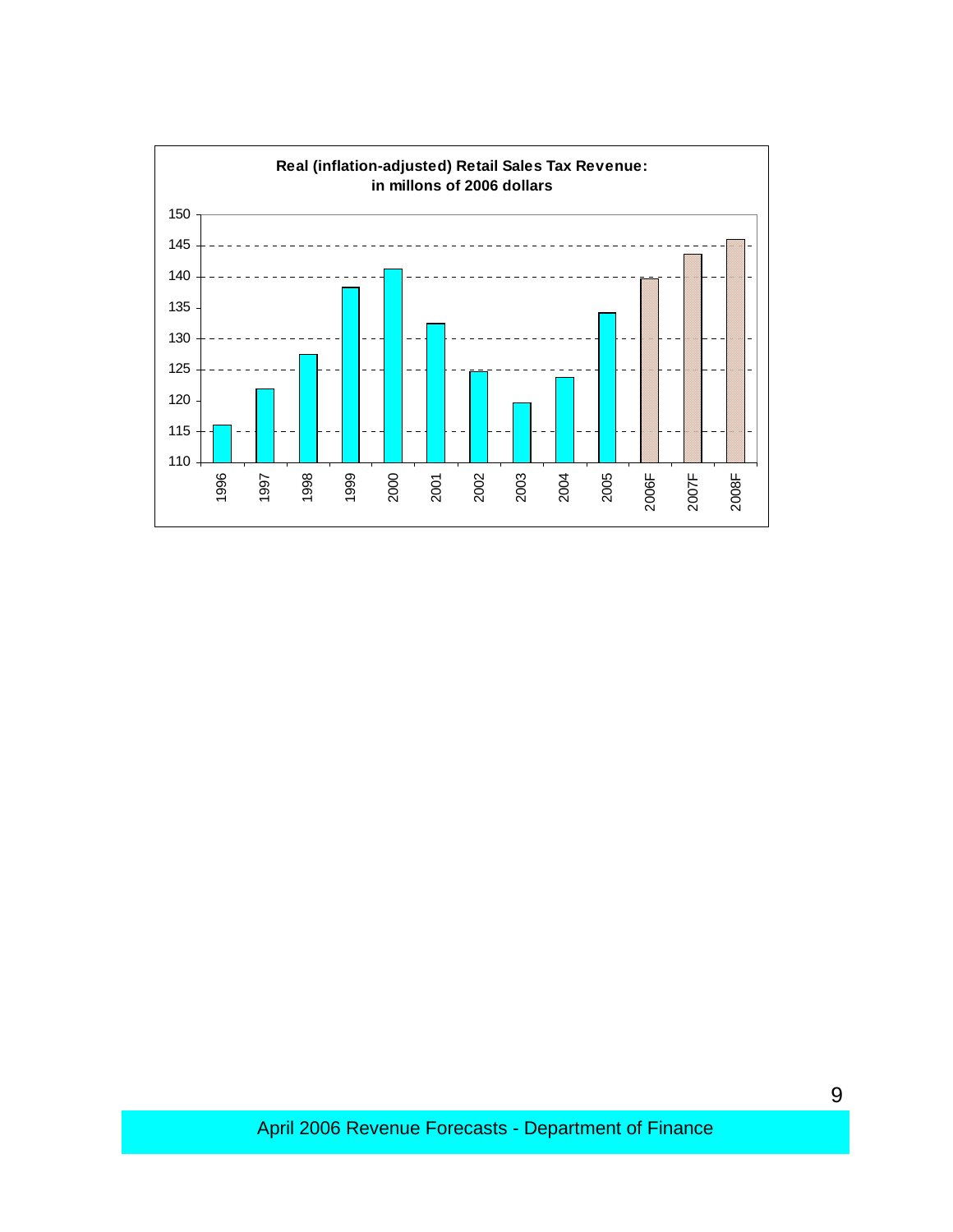# **B&O Tax**

#### **Recent Trends**

- Taxable income for all industries grew rapidly in 2005, led by:
	- Construction
	- Services
	- Finance, insurance & real estate
- Non-current revenue increased by \$2.1 mil. in 2005

#### **Forecast Assumptions**

- B&O loss due to HB 2030 is \$20.9 mil. in 2008
	- Inflated DOR estimate of \$15.6 mil. from 2004 to 2008
- Added enforcement staff will increase non-current revenue

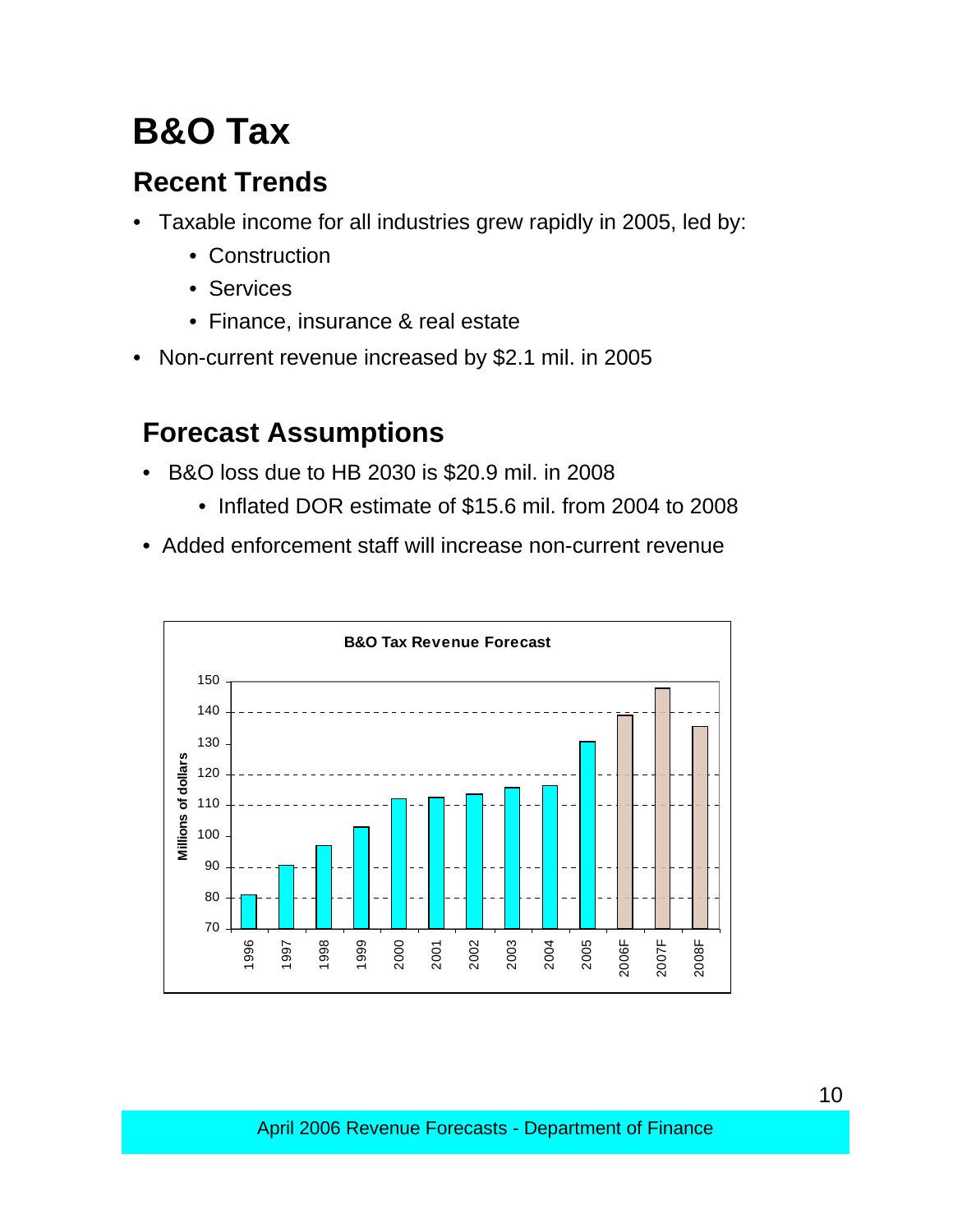# **Real Estate Excise Tax (REET)**

#### **Historical Trends**

- REET revenue has more than doubled in the past 3 years
	- From \$22.6 mil. in 2002 to \$49.4 mil. in 2005
- Housing market:
	- Since 1996 Q4 real housing prices have increased by 66.5% in Seattle
	- National housing market is slowing
	- Local housing market is lagging the nation
		- Prices are still rising strongly
		- Seattle condo sales have fallen in last 3 quarters of 2005



• Single-family sales flat in 2006 Q1 (NWMLS)

#### **Forecast assumptions**:

- Healthy economic growth, slowing over time
- No recession through 2010
- Gradually rising interest rates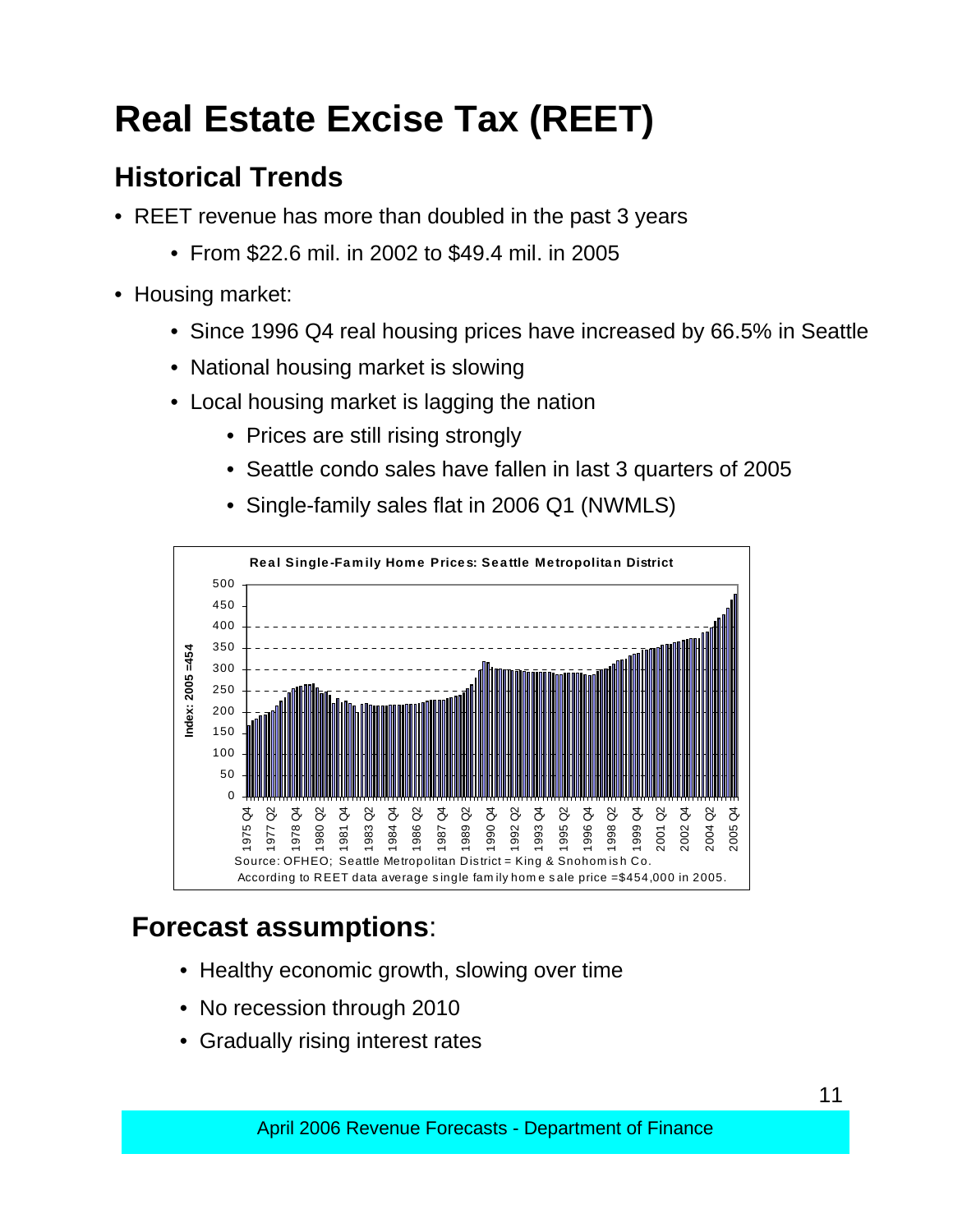





April 2006 Revenue Forecasts - Department of Finance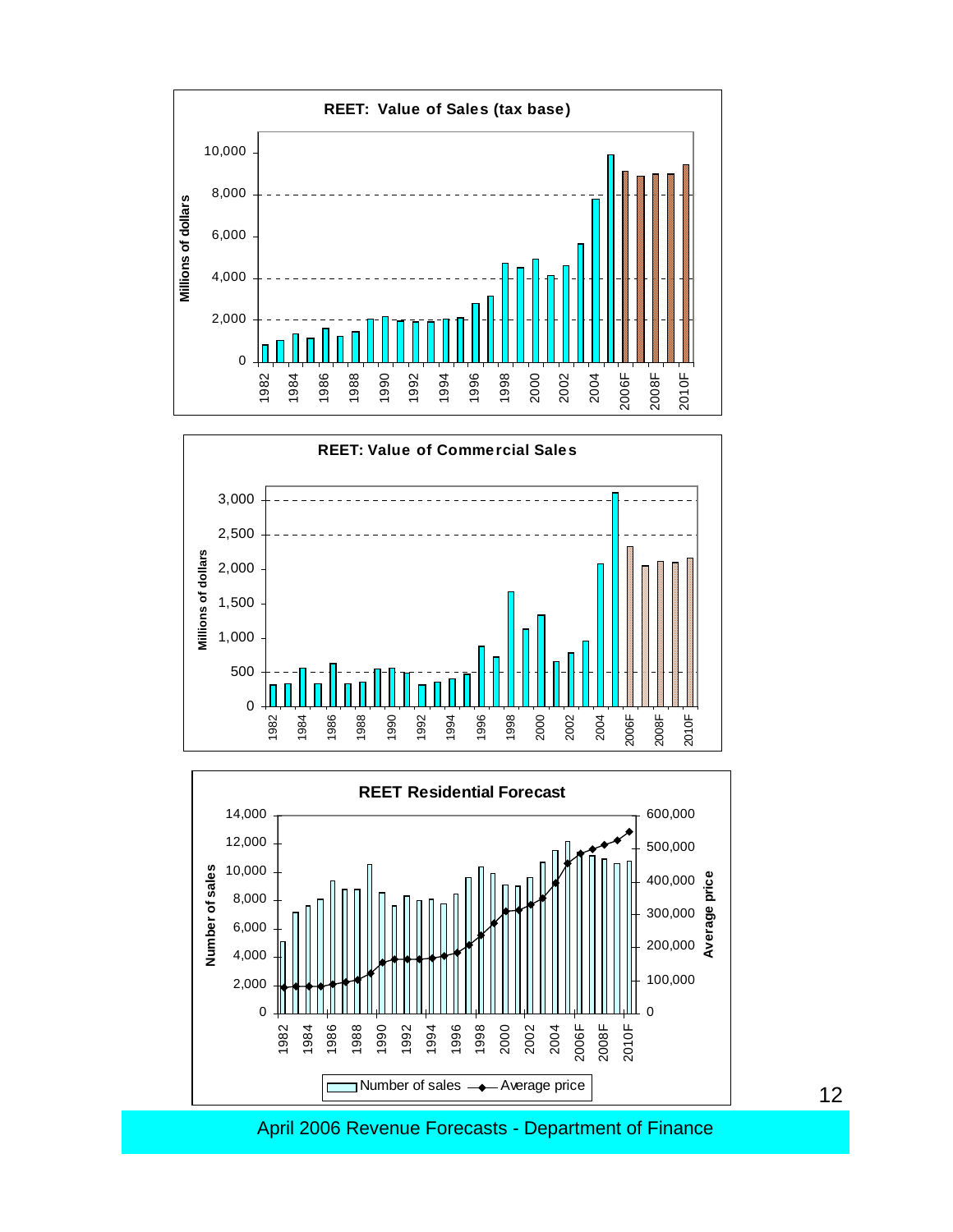# 2006 – 2010 Revenue Forecast

(In \$Millions)

| <b>Revenue</b>                                     | 2006 Adptd | 2006  | 2007  | 2008  | 2009  | 2010  |
|----------------------------------------------------|------------|-------|-------|-------|-------|-------|
| <b>General Property Tax</b>                        | 187.9      | 187.9 | 194.9 | 199.5 | 205.2 | 210.8 |
| Property Tax - Medic One Levy                      | 20.5       | 20.7  | 21.2  | 21.7  | 22.3  | 22.8  |
| <b>Retail Sales Tax</b>                            | 131.5      | 139.6 | 147.1 | 153.6 | 160.2 | 166.7 |
| Retail Sales Tax - Criminal Justice Levy           | 12.7       | 13.1  | 13.8  | 14.4  | 15.0  | 15.6  |
| B&O Tax (90%)                                      | 133.6      | 139.1 | 147.8 | 135.3 | 142.5 | 150.1 |
| Utilities Business Tax - Telephone (90%)           | 26.0       | 26.0  | 25.5  | 25.0  | 24.0  | 23.0  |
| Utilities Business Tax - City Light (90%)          | 32.2       | 31.4  | 32.6  | 32.7  | 34.4  | 36.1  |
| Utilities Business Tax - SWU & priv.garb. (90%)    | 8.5        | 9.1   | 9.1   | 9.3   | 9.7   | 10.2  |
| Utilities Business Tax - City Water (90%)          | 13.4       | 15.2  | 15.8  | 16.6  | 17.4  | 18.3  |
| Utilities Business Tax - DWU (90%)                 | 19.5       | 19.6  | 21.2  | 23.3  | 24.4  | 25.6  |
| Utilities Business Tax - Natural Gas (90%)         | 11.3       | 13.5  | 13.8  | 13.2  | 13.9  | 14.6  |
| Utilities Business Tax - Other Private (90%)       | 11.5       | 12.4  | 12.1  | 12.5  | 13.1  | 13.7  |
| <b>Admission Tax</b>                               | 6.4        | 7.8   | 7.6   | 7.7   | 7.9   | 8.1   |
| Other Tax                                          | 5.2        | 4.8   | 4.8   | 4.8   | 4.9   | 5.0   |
| Licenses and Permits                               | 12.7       | 12.7  | 12.6  | 12.6  | 12.9  | 13.2  |
| Parking Meters/Meter Hoods                         | 17.0       | 16.6  | 17.6  | 18.1  | 18.5  | 18.9  |
| <b>Court Fines</b>                                 | 15.2       | 15.4  | 15.0  | 14.6  | 14.2  | 13.8  |
| Interest Income                                    | 1.5        | 3.3   | 3.0   | 2.5   | 2.5   | 2.6   |
| Revenue from Other Public Entities                 | 11.0       | 8.6   | 9.0   | 9.2   | 9.4   | 9.7   |
| Service Charges & Reimbursements                   | 38.1       | 38.9  | 42.0  | 42.8  | 43.8  | 44.8  |
| All Else                                           | 1.3        | 1.2   | 0.5   | 0.5   | 0.5   | 0.5   |
| Interfund Transfers                                | 0.9        | 0.9   | 0.9   | 0.9   | 0.9   | 0.9   |
| <b>Total Revenue &amp; Other Financing Sources</b> | 717.7      | 737.8 | 767.7 | 770.6 | 797.5 | 825.0 |
| <b>Parks' Department "Charter" Revenues</b>        | 31.7       | 32.7  | 33.1  | 32.8  | 34.2  | 35.6  |
| <b>Total</b>                                       | 749.4      | 770.5 | 800.7 | 803.4 | 831.6 | 860.6 |
| % Change from previous year                        |            |       | 3.93% | 0.33% | 3.51% | 3.48% |
| <b>Real Estate Excise Tax (REET)</b>               |            | 45.6  | 44.2  | 44.7  | 44.8  | 47.1  |

•B&O loss due to HB 2030 is \$20.9m in 2008, partly made up by growth in the base.

•Natural Gas revenues will increase due to higher PSE rates to cover increased spot prices from Fall 2005. Also rate increase has been requested for higher infrastructure and delivery costs to take effect in Jan 2007.

•Telephone revenues are forecasted to continue a downward trend, realizing a consumer switch to non-taxable Voice Over Internet Protocol (VOIP) systems.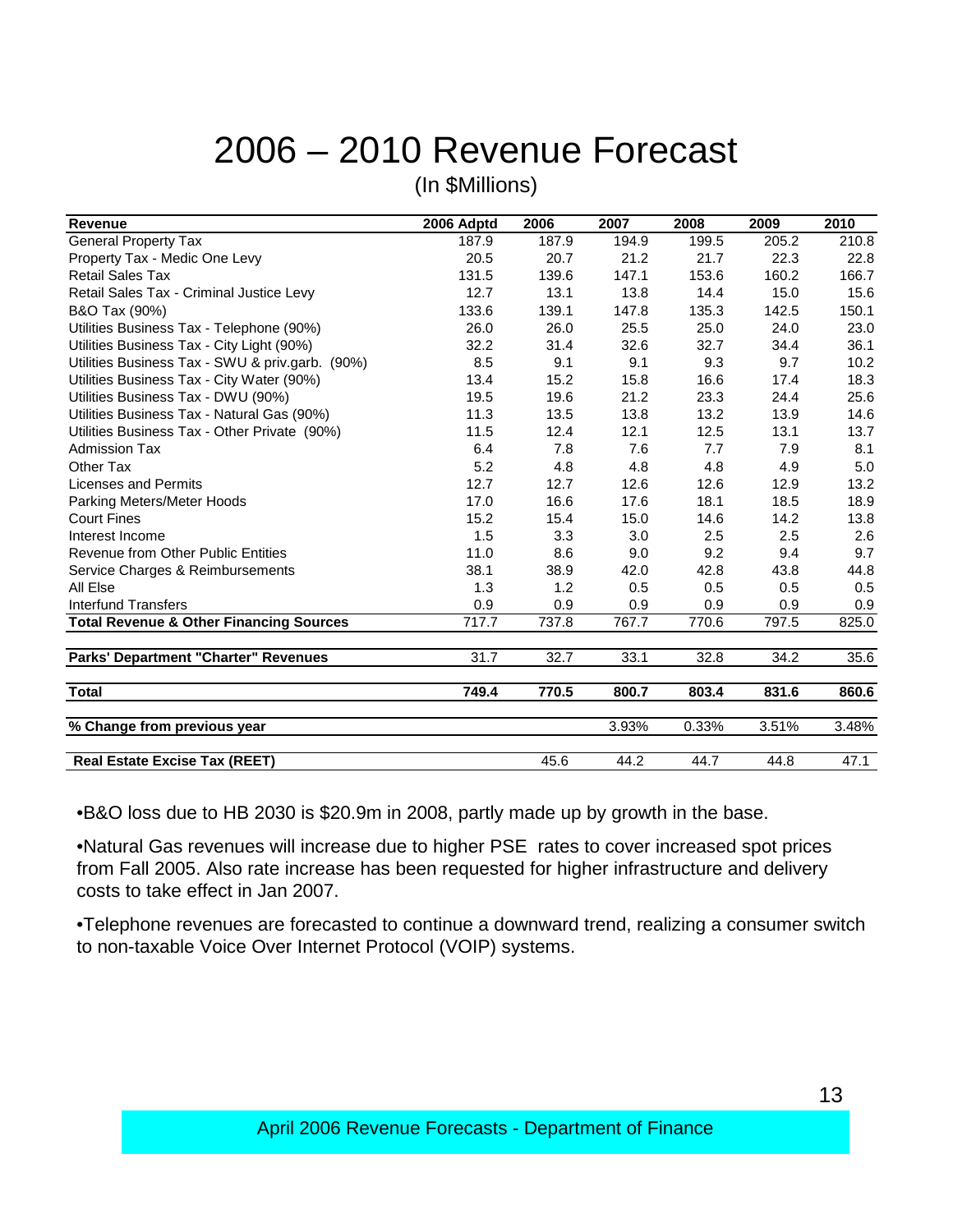# Opportunities & Risks to the Revenue Baseline in Nominal \$



#### **Optimistic Scenario**

- •Boeing growth is stronger than forecast
- •Construction activity exceeds expectations
- •Consumer spending remains strong as saving rate remains depressed
- •Housing market slowdown is weaker than forecast

#### **Recession Scenario**

- •Oil prices trend upward
- •Inflation accelerates
- •The Federal Reserve raises short-term interest rates to fight inflation
- •Long term interest rates rise due to:
	- •Rising inflationary expectations
	- •Weakening demand for U.S. debt issues from foreign investors
- •Higher interest rates increase severity of housing slowdown
- •Consumer spending slowdown is steeper than forecast